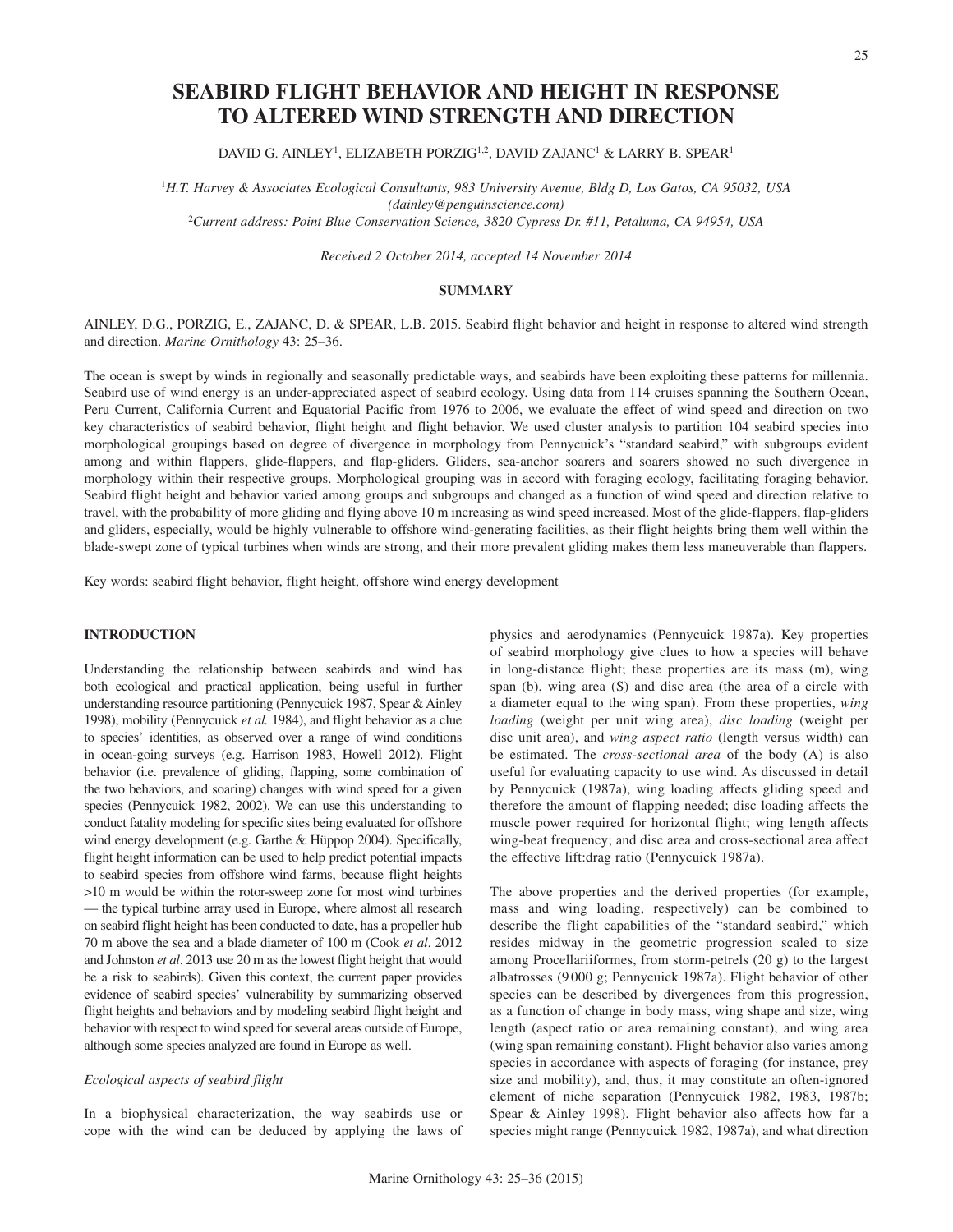a bird may take in migrations or long-range movements (e.g. Spear & Ainley 1999, Adams & Flora 2010).

Flight behavior, the observed behavior at any given moment, is described by these terms: soaring, gliding, flap-gliding (more gliding than flapping), glide-flapping (more flapping than gliding), and flapping. Previous work has shown that flight behavior is affected by wind vector and that flight speed is affected by wind speed and direction (Spear & Ainley 1997 a, b). Flight style is a grouping of birds that most commonly exhibit certain flight behaviors. For example, a flapper (a style or group of birds) would generally undertake flapping flight, but may exhibit gliding behavior under certain conditions.

Flight behavior and flight height are related to variation in wind speed, as a seabird exploits the wind gradient, or wind boundary layer, over the ocean. Owing to surface friction, the wind speed over the ocean is significantly lower at its surface than it is about 10 m higher — most of the wind speed change occurs in the first 1–2 m above the ocean surface. Above 10 m, surface friction has little effect and wind speed changes are minimal with greater height (Bethwaite 2007). As an example of how the wind gradient affects flight, when flying into the wind, flappers would stay low to be in the zone where winds are lighter but, conversely, when flying with the wind, they would fly higher. Gliders and flap-gliders, in "gust soaring," use the wind gradient to maintain or increase flight speed — each rise above a wave crest is followed by banking and acceleration against the wind. The exceptions among seabird flight groups to the flight style progression (from flapping to flapgliding to glide-flapping to gliding) are the true soaring flights of pelicans and frigatebirds (Pelecanidae, Fregatidae; Pennycuick 1983), and the sea-anchor flying of frigate and oceanitid stormpetrels (Hydrobatidae; Withers 1979).

#### *Applied aspects of seabird flight*

The demand for renewable energy is increasing worldwide. Since winds over the ocean are typically substantial and regionally and seasonally predictable, it is not surprising that over-ocean wind has become an increasingly more important part of the global renewable energy portfolio (e.g. Köller *et al*. 2006). Therefore, in addition to shipping and other industrial uses of the ocean, humans now plan to install wind-energy technology in the seabird realm.

Environmental effects of offshore wind-energy development are poorly known, as this human effort in coastal waters is new. Nevertheless, energy developers and resource agency staff will be required to quantify the effects. Consequently, in recent years, considerable progress has been made in understanding the nature of these effects (Köller *et al*. 2006, Drewitt & Langston 2006), particularly in regard to seabirds. Potential effects on seabirds include habitat loss and fragmentation due to avoidance of turbines, as well as increased injury or mortality due to collisions (e.g. Lapeña *et al.* 2010, Cook *et al.* 2012).

This paper provides information that can be used to help evaluate the potential risk of injury or mortality due to turbine collision, based on the relationships of flight height and flight behavior to wind speed. Models have been developed to predict possible effects on seabird groups as a function of flight height, but rarely is wind speed and how it affects flight height considered. This is due to constraints of data gathering: to ensure observer safety, data are rarely collected when winds are more than "moderate" (e.g., Garthe & Hüppop 2004, Johnston *et al*. 2013).

We analyze 30 years of data on flight behavior and flight height of 104 seabird species or species groups that were investigated on cruises in the Southern Ocean, Peru Current, California Current and Equatorial Pacific between 1976 and 2006. The data were not collected with any specific hypothesis in mind, other than for an eventual comparison of how seabirds use wind energy, but, since their collection, have been used to characterize seabird flight behavior (Spear & Ainley 1997a, b, 1998) and to correct estimates of seabird density (Spear *et al.* 1992, Clarke *et al.* 2003). We test *a posteriori* hypotheses developed to assess seabird flight height and wind speed: (1) groups of species are evident based on the degree to which they diverge in morphology from Pennycuick's "standard seabird;" (2) higher flight heights and changes in flight behavior are associated with increases in wind speed; and (3) species or species groups might be sorted by flight behavior in the same way that they might be sorted by bill size in their acquisition of food (e.g., Ashmole & Ashmole 1967). Foraging and flight behavior are closely linked and could be used to define niche space of a seabird species (Spear & Ainley 1998).

## **METHODS**

#### **Data collection**

Data were obtained while conducting strip surveys to estimate seabird abundance at sea in five regions: (1) Antarctic/Southern Ocean, hereafter called the Antarctic (14 cruises; Ribic *et al.* 2011 for more details and cruise tracks), (2) Peru Current (17 cruises; Spear & Ainley 2007), (3) Panama Bight (12 cruises; Spear & Ainley 1999c), (4) California Current (59 cruises; Ainley *et al.* 2009, Ainley & Hyrenbach 2010), and (5) eastern Equatorial and subtropical Pacific, hereafter referred to as ETP (24 cruises, including Hawaii; Spear *et al.* 1999). The strip surveys occurred from 1976 to 2006 (Fig. 1). For this study, the data from the Panama Bight are included in those for the ETP, resulting in four regions.

During summer, surveys close to the coast could include a higher proportion of breeding and therefore commuting birds, which could affect their flight behavior. That is, commuting birds would fly into the wind more than they would normally, depending on where their colony is located relative to where the birds are encountered and relative to the wind direction. In that regard, the majority of cruise



**Fig. 1.** Location of cruise tracks for seabird strip surveys from 1976 to 2006.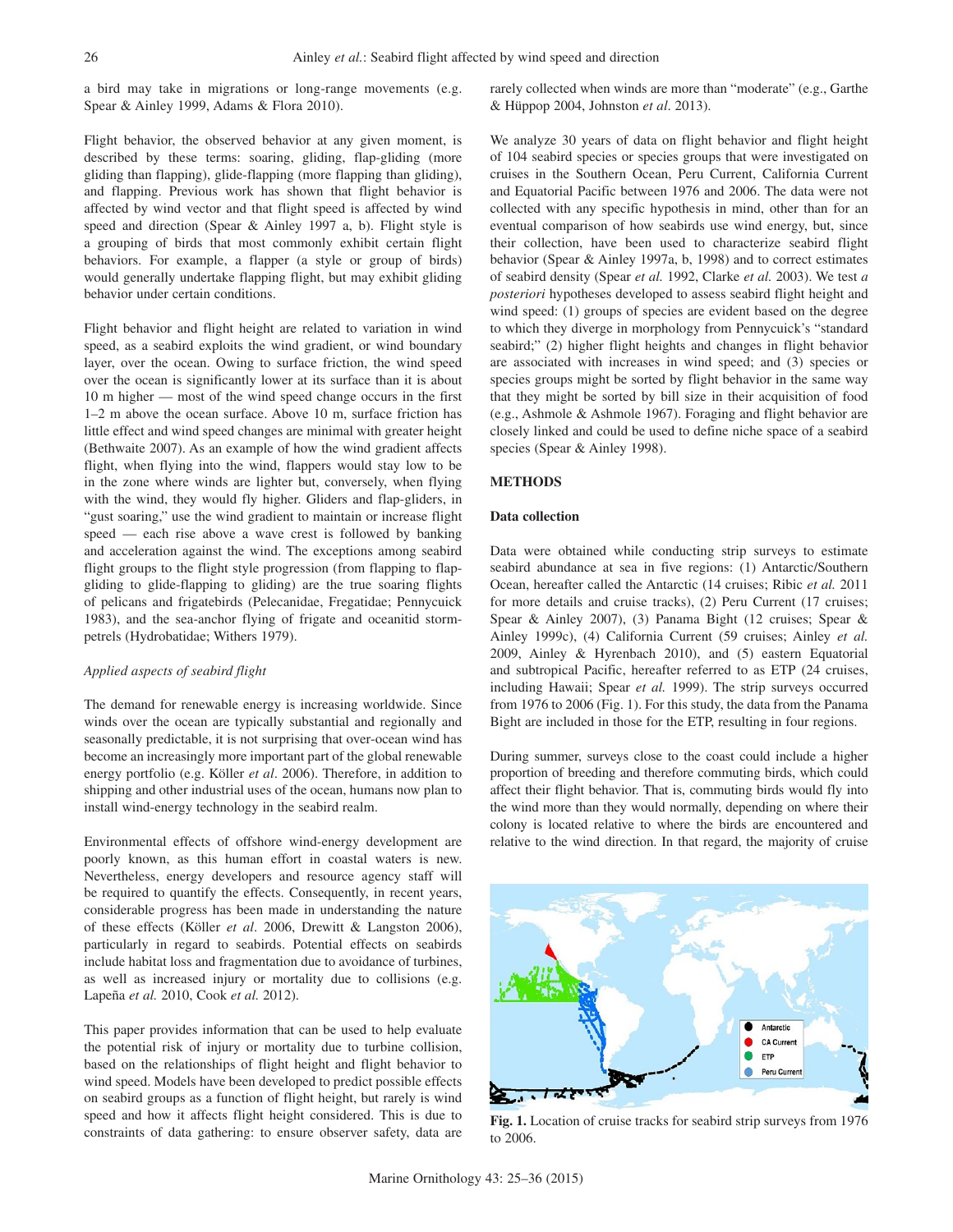points (58%) were >50 km from shore, although the percentage varied by location: 25% of the cruise points in the California Current were collected at points >50 km from shore, compared with 74% for the Antarctic, 99% for the EPT, and 78% for the Peru Current.

Once underway, two bird monitors aided by binoculars searched one forequarter on the side with least glare, out to 300 m on most cruises, or to 600 m in equatorial/subtropical waters where larger ships offered greater height above the sea surface and ocean waves were generally lower (see Spear *et al*. 1992, 2004 for further details). All vessels were ocean-going, at least 50 m in length, and underway in all conditions, although we rarely collected data when winds were >18 m/s (>35 knots). Each seabird sighting included species identification, direction of travel and behavior (sitting on surface, flapping, flap-gliding or glide-flapping, and gliding). We did not include sightings during which birds were foraging, milling around a food source, flying to a known food source, or attracted to or following the ship. We estimated flight height by comparing our height above the sea surface (generally  $12-25$  m) with the bird's height, or by comparing the bird's wing span (see Pennycuick 2002 for a similar approach) or by both methods. Height was recorded in three categories:  $<$ 3 m, 3–10 m and >10 m.

Wind speed and direction were determined from the ship's anemometers, which were placed on the instrument mast at least 20 m above the sea surface. We adjusted wind speeds according to the prospective wind gradient. We designated flight direction (i.e. headwinds, crosswinds, or tailwinds) for birds based on Spear & Ainley (1997a, b), and added a categorical version of wind speed, using the following six categories: <5.1 m/s (<18.4 km/h), 5.1–7.7 m/s (18.4–27.7 km/h), 7.7–10.3 m/s (27.7–37.1 km/h), 10.3–12.9 m/s (37.1–46.4 km/h), 12.9–15.4 m/s  $(46.4–55.4 \text{ km/h})$  and  $\geq 15.4 \text{ m/s}$  ( $> 55.4 \text{ km/h}$ ).

#### **Data analysis**

We defined our database to include a reasoned selection of seabird species. The original seabird strip survey database included over 250 species, but we narrowed the list to those 104 species having at least 20 observations within groupings relative to major wind directions, i.e., headwind, crosswind or tailwind.

We conducted cluster analyses of seabird morphology measurements to define morphological clusters of seabird species. The analyses were conducted on morphological data (i.e. wing span, loading, aspect, wing area and mass), as summarized in Spear & Ainley (1997a), which were obtained by direct measurement of specimens as well as from the literature. We used a partitioning approach to subdivide the flight styles of flappers, glide-flappers, and flap-gliders into morphological groups (referred to hereafter as "clusters;" Table 1). We did not include gliders (small albatrosses and large gadfly petrels), soarers (pelicans and frigatebirds), and sea-anchor

#### **TABLE 1**

**First two principal components in the clustering analyses, and strongest associations with morphological attributes**

| <b>Flight style</b> | <b>First principal</b><br>component               | <b>Second principal</b><br>component |  |  |
|---------------------|---------------------------------------------------|--------------------------------------|--|--|
| <b>Flappers</b>     | Wing loading, $r = -0.922$ Wing span, $r = 0.900$ |                                      |  |  |
| Glide-flappers      | Wing span, $r = 0.889$                            | Aspect ratio, $r = 0.935$            |  |  |
| Flap-gliders        | Wing span, $r = 0.747$                            | Wing loading, $r = -0.807$           |  |  |

soarers (frigate and oceanitid storm-petrels) in the cluster analyses because the morphology of species within these flight styles was homogeneous and the samples of these species were small.

We looked at correlations in the dataset to eliminate redundant morphological variables; those such as wing area and mass were eliminated in this step, leaving wing span, loading, and aspect ratio as the variables for the cluster analysis. We used R software (R Development Core Team 2012) to conduct the analyses, and employed the "cluster" package (Maechler 2012). The function "pam" allowed us to assess the most efficient numbers of clusters based on (1) the average dissimilarity between observations within a cluster, and (2) the dissimilarity between observations and their nearest neighbor cluster. We plotted clustering results for the two best clustering options based on these criteria, using the R functions "clara" and "clusplot." Approximately one-third of the seabird species (30 of the 104 species analyzed) did not have associated morphological data, so we assigned them to newly defined clusters based on professional judgment. That is, we based an assignment on known morphological similarities to other species. For example, members of the "Manx shearwater" group were clustered together, although they have long since been divided into separate species. These designations were also used in subsequent modeling.

In order to evaluate the effect of wind speed on flight height, we used generalized linear mixed models, with morphological group as the random variable. We chose a mixed model approach because of the lack of independence within a group as well as our interest in extending inference beyond the species sampled here to seabirds more generally (Faraway 2006). Our response variable was a binary term representing flying below 10 m or above 10 m, in part because of the way the data were collected (by height category). The fixed predictor variables included location (Antarctic, California Current, ETP, or Peru Current), wind speed (m/s), relative wind direction (headwind, crosswind, tailwind), and the interaction between wind speed and relative wind direction. Following Zuur *et al.* (2009) and Bolker *et al.* (2009), we first identified the best random structure by comparing three models using likelihood ratio tests: the models were identical with respect to the fixed terms (each contained the full set of fixed terms), but they differed in their random structure, with the first model containing morphological group as a random intercept, the second containing morphological group as a random slope, and the third model containing morphological group as a random slope and intercept. Based on these tests, we used a random intercept and slope in all candidate models moving forward. Once the random structure was identified, we evaluated the contribution of the fixed effects using an information theoretic approach. We calculated Akaike information criteria corrected for small sample sizes (AICc), including values and weights of 10 candidate models, and calculated evidence ratios for the two models with the lowest AICc scores. We did not model-average because the model with the lowest AICc value had a weight of 1. Mixed models were fit by maximum likelihood using Laplace approximation in the lme4 library in R (Bates *et al*. 2014, R Core Team 2014).

We used linear regression analysis to evaluate the effect of wind speed on flight behavior. We divided flying behavior into five categories that typically characterize a species: (1) flapping, (2) flapping, few glides, (3) flap-gliding, (4) gliding, few flaps, and (5) gliding. We were interested in how wind speed might affect a species' typical behavior, e.g. at what wind speed would a gull transition from mostly flapping to exercise more gliding (flapper to flap-glider)? For each group, we scaled the number of birds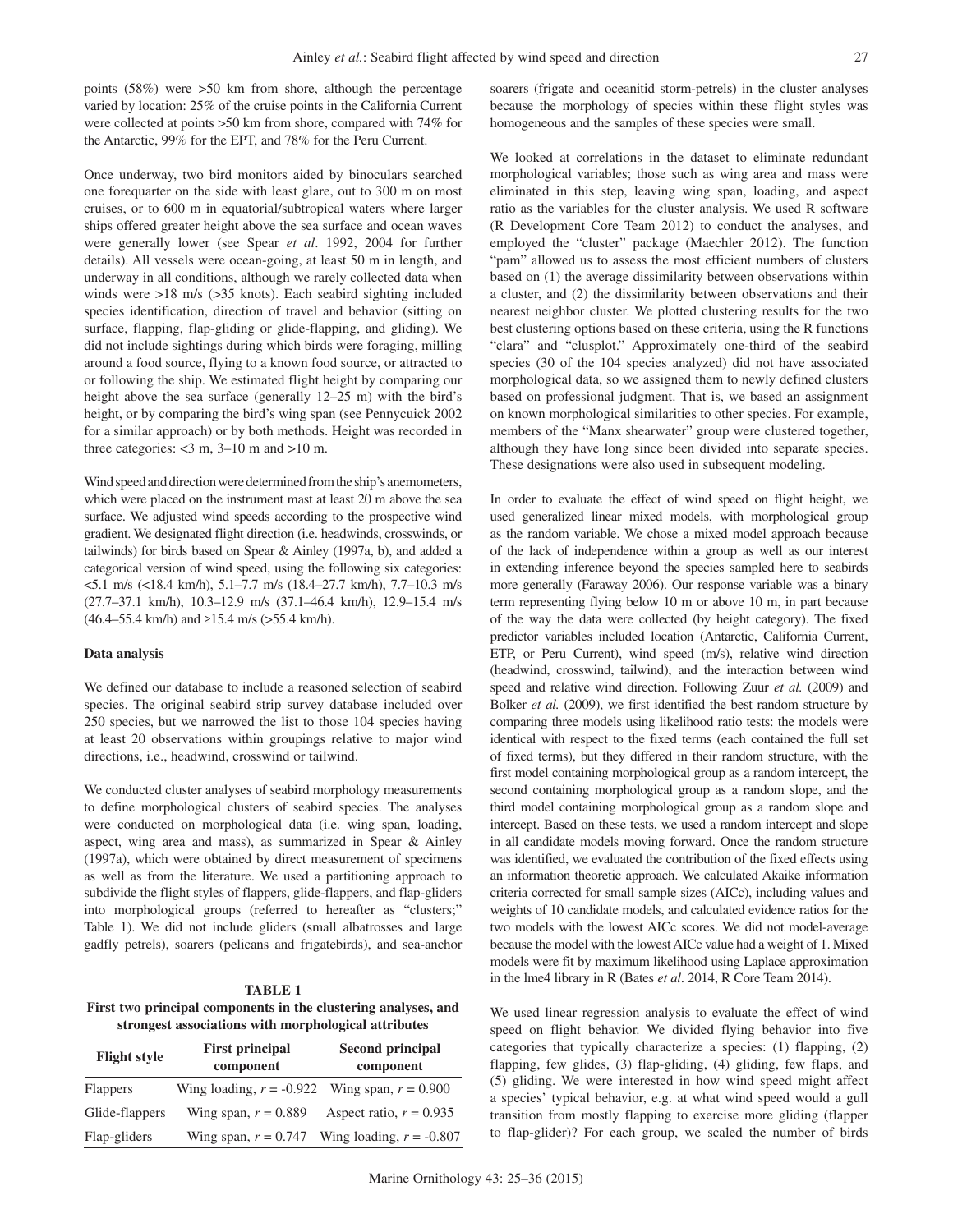

**Fig. 2.** Cluster analysis of flappers: 1, small alcids and diving petrels; 2, large alcids and loons; 3, cormorants; 4, medium gulls; 5, terns; 6, large gulls; 7, phalaropes; 8, tropicbirds. See Appendix 1, available on the Web site, for a complete list of species in each cluster.



**Fig. 3.** Cluster analysis results for glide-flappers: cluster 9, boobies; cluster 10, small petrels and storm-petrels; cluster 11, pelicans; and cluster 12, large skuas. See Appendix 1, available on the Web site, for a complete list of species in each cluster.

exhibiting each behavior by the number of birds observed in each wind category. We then evaluated the change in proportion as a function of wind speed category. We tested for statistical significance of a linear trend in behavior as a function of wind speed using *t*-tests at a significance level of 0.05.

#### **Interpretation of modeling results**

The practical application of these data and models is to identify seabird clusters that are most vulnerable to being in the rotor-swept zone of typical offshore wind turbines currently used and to flying in a way that decreases maneuverability (i.e. >10 m high and mostly gliding). Therefore, we wanted to interpret the results of our flight



**Fig. 4.** Cluster analysis results for flap-gliders: 13, small albatross; 14, long-ranging boobies and *Procellaria*; 15, fulmars; 16, giant fulmars; 17, large aquatic shearwaters; 18, small gadflys; 19, small aquatic shearwaters; 20, large gadflys; 21, medium gadflys and large aquatic shearwaters. See Appendix 1, available on the Web site, for a complete list of species in each cluster. Note that Cluster 10b appeared to be an outlier but, upon inspection of modeling results, it was placed among the glide-flappers (and with Cluster 10, Fig. 3).

| <b>TABLE 2</b>                                                                                          |  |
|---------------------------------------------------------------------------------------------------------|--|
| Effect of wind speed on flight height: 10 candidate models showing AICc values and weights <sup>a</sup> |  |

| <b>Fixed Predictors</b>                  | <b>Modnames</b> | K  | <b>AICc</b> | AAICc           | <b>AICcWt</b>  | LL          |
|------------------------------------------|-----------------|----|-------------|-----------------|----------------|-------------|
| $Wind + RelDir + Location + Wind*RelDir$ | m <sub>1</sub>  | 12 | 34 321.50   | $\theta$        |                | $-17$ 148.7 |
| Wind $+$ RelDir $+$ Location             | m2              | 10 | 34 463.77   | 142.277         | $\Omega$       | $-17221.9$  |
| $ReIDir + Location$                      | m <sub>6</sub>  | 9  | 34 486.19   | 164.694         | $\overline{0}$ | $-17234.1$  |
| 1 [null model]                           | m10             | 4  | 39 091.66   | 4 770.162       | $\theta$       | $-19541.8$  |
| Location                                 | m <sub>9</sub>  | 7  | 35 832.82   | 1 5 1 1 . 3 1 9 | $\Omega$       | $-17909.4$  |
| RelDir                                   | m8              | 6  | 37 914.43   | 3 592.929       | $\Omega$       | $-18951.2$  |
| Wind                                     | m <sub>7</sub>  | 5  | 39 088.01   | 4 7 6 6.514     | $\overline{0}$ | $-19539.0$  |
| $Wind + Location$                        | m <sub>5</sub>  | 8  | 35 825.11   | 1 503.610       | $\Omega$       | $-17904.6$  |
| $Wind + RelDir$                          | m <sub>4</sub>  | 7  | 37 901.84   | 3 580.344       | $\theta$       | $-18943.9$  |
| $Wind + RelDir + Wind*RelDir$            | m <sub>3</sub>  | 9  | 37 799.9    | 3 478.404       | $\Omega$       | $-18890.9$  |

<sup>a</sup> All models had the same random predictor (cluster group [intercept and slope]) and cumulative weight  $(= 1)$ ; among fixed predictors, RelDir = relative direction (bird vs. wind). AICc = corrected (for sample size) Akaike's information criterion; Modnames = model names, using a number for convenience; K = number of estimated parameters; **ΔAICc** = difference in AICc of present model to the model with the lowest AIC score  $(m1)$ ; AICcWt = AICc weight; and LL = Log Likelihood.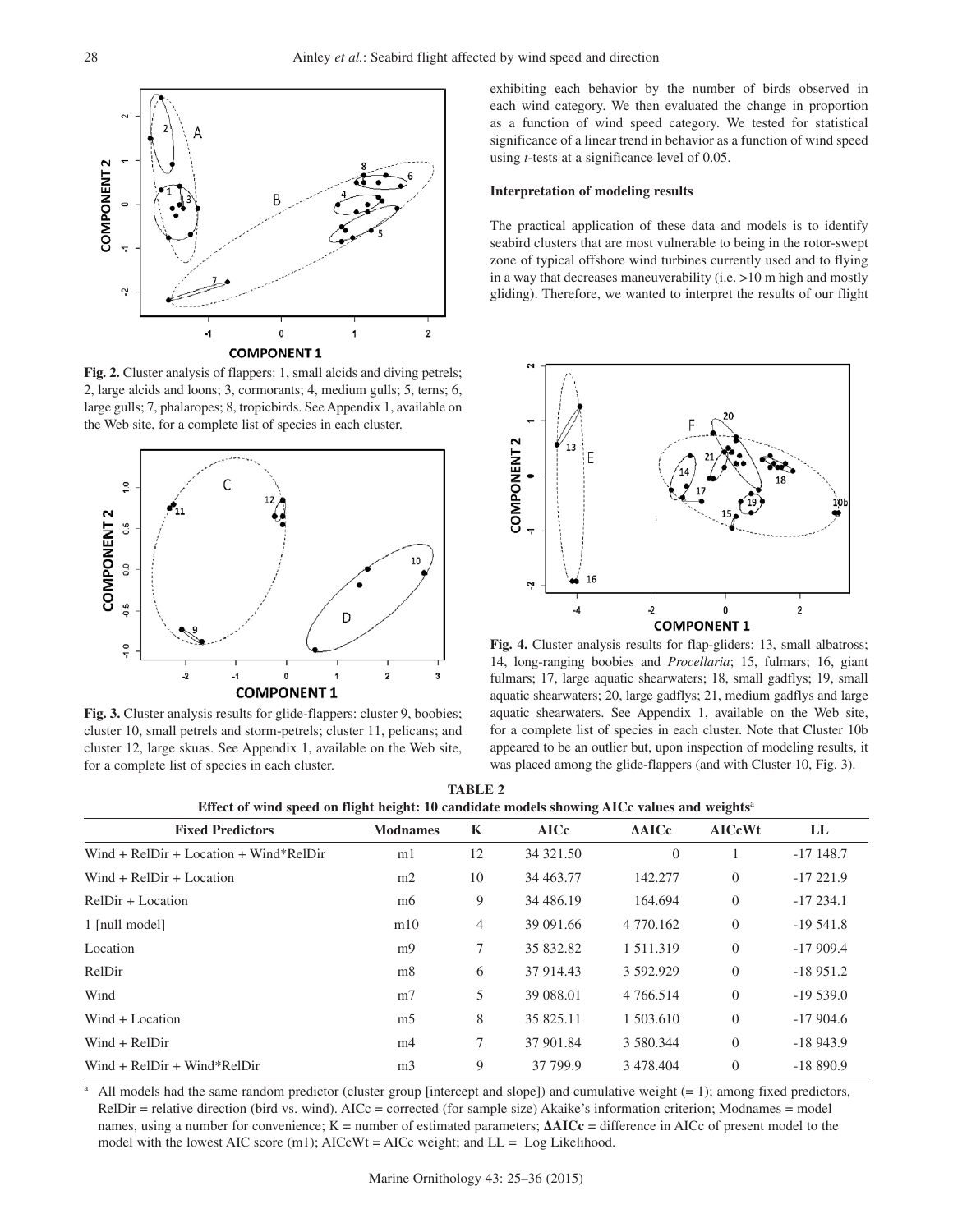| <b>TABLE 3</b><br><b>Summary of parameter estimates</b><br>of fixed effects of the best model |           |        |        |                                        |  |                                                                                        |
|-----------------------------------------------------------------------------------------------|-----------|--------|--------|----------------------------------------|--|----------------------------------------------------------------------------------------|
|                                                                                               |           |        |        |                                        |  | <b>Standard</b><br><b>Estimate</b><br>z value $\Pr(z z )$<br><b>Parameter</b><br>error |
| (Intercept)                                                                                   | $-1.5120$ | 0.6057 | $-2.5$ | 0.0125                                 |  |                                                                                        |
| Wind speed                                                                                    | 0.1794    | 0.0187 |        | $9.58 < 2 \times 10^{-16}$             |  |                                                                                        |
| Headwind                                                                                      | $-0.7670$ | 0.0593 |        | $-12.94 < 2 \times 10^{-16}$           |  |                                                                                        |
| Tailwind                                                                                      | $-0.3481$ | 0.0605 |        | $-5.75$ 8.80 $\times$ 10 <sup>-9</sup> |  |                                                                                        |
| California Current                                                                            | $-1.6391$ | 0.0543 |        | $-30.17 < 2 \times 10^{-16}$           |  |                                                                                        |
| <b>ETP</b>                                                                                    | $-3.2725$ | 0.0739 |        | $-44.26 < 2 \times 10^{-16}$           |  |                                                                                        |
| Peru Current                                                                                  | $-3.1522$ | 0.0875 |        | $-36.04 < 2 \times 10^{-16}$           |  |                                                                                        |

Wind speed: Headwind -0.1049 0.0115 -9.11 <  $2 \times 10^{-16}$ Wind speed:Tailwind -0.0099 0.0114 -0.87 0.3831 height analysis to make statements about how these factors might contribute to the vulnerability of seabirds to offshore wind turbines. Conservatively, we defined vulnerability to flying within the rotor-swept zone if the probability of flying at a height >10 m is greater than 0.5. We plotted predicted flight heights as a function of wind speed for each geographical region, and identified the wind speeds at which the predicted probability of flying above 10 m is >0.5. We also performed a qualitative assessment of the relative vulnerability of morphological clusters by comparing slopes of the random effects; however, formal between-group comparisons are not appropriate for levels within a random effect. For a given flight style (but increasing with the amount of gliding), we identified which clusters are vulnerable over the range of any of the observed wind speeds for any of the flight directions. For the vulnerable clusters, we determined the wind speeds and flight directions at which they are vulnerable.

**TABLE 4 Generalized linear mixed model analysis of flight height and wind speed with the random effect morphology/flight style groups ranked lowest to highest by degree of slope**

| Group                       | <b>Intercept</b> | <b>Slope</b> | Antarctic,       | California       | ETP,             | Peru             |
|-----------------------------|------------------|--------------|------------------|------------------|------------------|------------------|
|                             |                  |              | $\mathbf n$      | current, n       | $\mathbf n$      | current, n       |
| Large gulls                 | 3.255189         | $-0.06581$   | 88               | 6 3 3 5          | $\theta$         | $\overline{0}$   |
| Small gulls                 | 2.854298         | $-0.06572$   | $\boldsymbol{0}$ | 393              | $\boldsymbol{0}$ | 55               |
| Skuas                       | 3.03459          | $-0.06148$   | 216              | 480              | 305              | 302              |
| Phalaropes                  | $-0.50362$       | $-0.05618$   | $\boldsymbol{0}$ | 1 1 2 9          | 144              | 158              |
| <i>Oceanites</i>            | $-3.47945$       | $-0.04602$   | 734              | $\theta$         | $\Omega$         | 741              |
| Medium-sized gulls          | 3.236653         | $-0.0427$    | $\overline{0}$   | 2 1 2 6          | $\theta$         | 213              |
| Cormorants                  | $-0.07102$       | $-0.03735$   | $\overline{0}$   | 959              | $\theta$         | 27               |
| Frigate petrels             | $-3.01924$       | $-0.03717$   | 309              | $\overline{0}$   | 21               | 804              |
| Oceanodroma                 | $-4.67778$       | $-0.03021$   | $\theta$         | 3 2 7 9          | 6470             | 3 5 8 8          |
| Tropicbirds                 | 5.115913         | $-0.01523$   | $\overline{0}$   | $\theta$         | 28               | $\theta$         |
| Small alcids                | $-3.73632$       | $-0.01516$   | 206              | 1 1 2 5          | $\boldsymbol{0}$ | $\theta$         |
| Frigatebird                 | 7.795711         | $-0.00994$   | $\overline{0}$   | $\overline{0}$   | $\theta$         | 30               |
| Small albatrosses           | 0.052342         | $-0.00796$   | 153              | 1 109            | $\Omega$         | 225              |
| Large gadfly petrels        | $-1.43934$       | $-0.00711$   | 164              | $\boldsymbol{0}$ | 4 2 9 9          | 1 1 6 3          |
| Medium-sized alcids         | $-2.53977$       | $-0.00168$   | $\boldsymbol{0}$ | 595              | $\theta$         | $\boldsymbol{0}$ |
| Prions                      | $-1.0231$        | $-0.00121$   | 3 0 4 6          | $\boldsymbol{0}$ | $\overline{0}$   | 78               |
| Manx-type shearwaters       | $-4.07447$       | 0.000922     | 35               | 113              | 386              | 71               |
| Pelicans                    | 2.038491         | 0.00166      | $\boldsymbol{0}$ | 334              | $\boldsymbol{0}$ | 325              |
| Loon grebe                  | 1.029396         | 0.007822     | $\theta$         | 254              | $\theta$         | $\overline{0}$   |
| Giant petrels               | $-0.96771$       | 0.018279     | 99               | $\overline{0}$   | $\Omega$         | $\Omega$         |
| Small gadfly petrels        | $-0.176$         | 0.018574     | 3 7 4 8          | 137              | 3 6 4 7          | 884              |
| Surface-feeding shearwaters | $-1.18405$       | 0.036555     | 345              | 1673             | 2 3 5 0          | 566              |
| <b>Boobies</b>              | 2.240037         | 0.040926     | $\boldsymbol{0}$ | $\boldsymbol{0}$ | 329              | 1 1 3 6          |
| Fulmars                     | $-1.02046$       | 0.060311     | 1 278            | 1633             | $\theta$         | 139              |
| Large alcids                | $-2.03463$       | 0.087591     | $\overline{0}$   | 5 9 3 3          | $\overline{0}$   | $\overline{0}$   |
| Terns                       | 2.119291         | 0.09448      | 490              | 211              | 1 802            | 151              |
| Diving shearwaters          | $-1.27113$       | 0.142368     | 2 7 2 8          | 10 991           | 886              | 543              |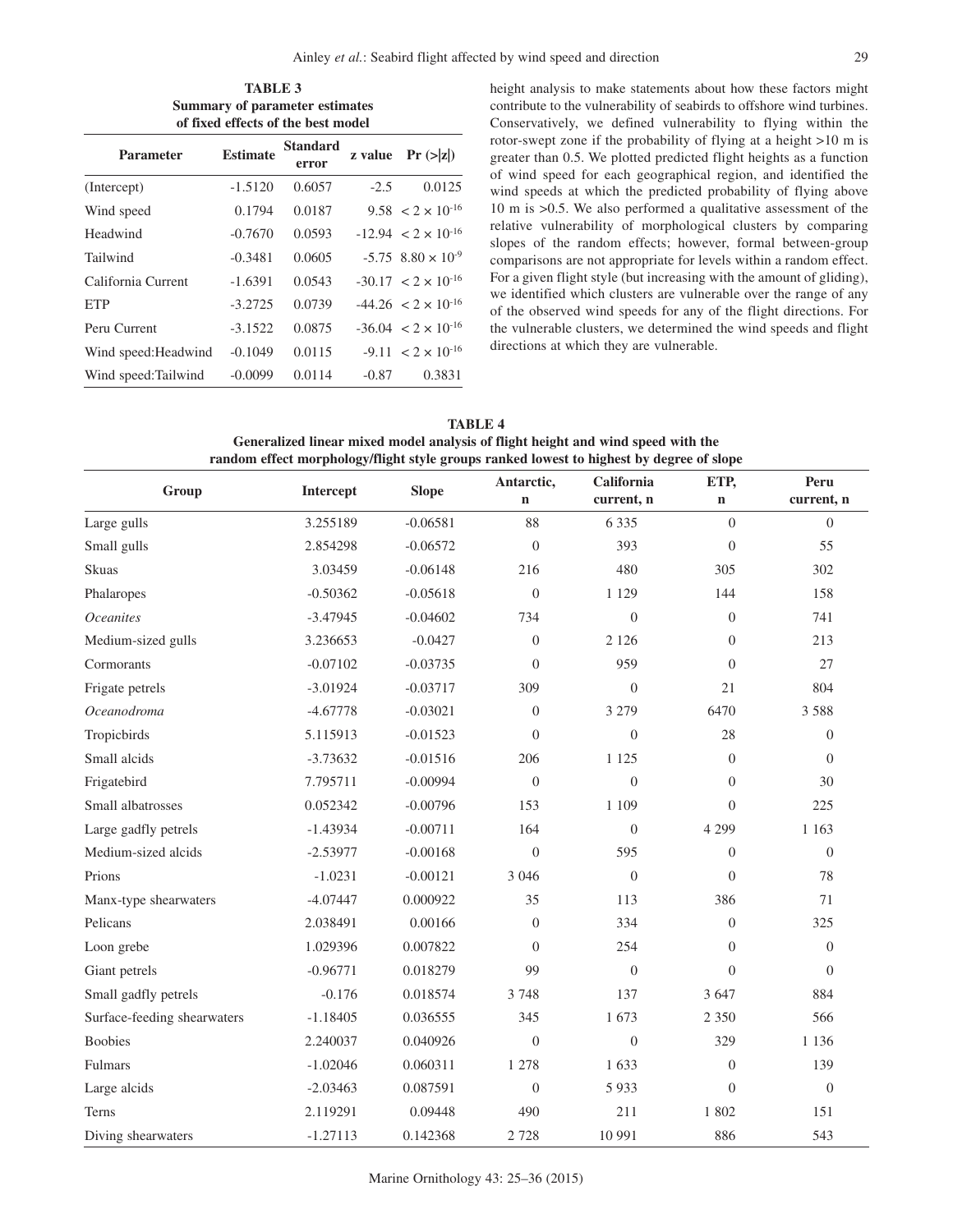# **RESULTS**

#### **Cluster analysis based on morphology**

We used the cluster analysis to subdivide flappers, glide-flappers, and flap-gliders into two coarser clusters (indicated by letter) and numerous finer-scaled clusters (indicated by numbers) (Figs. 2–4, Appendix 1 available on the Web site). The coarse scale clustering revealed two major groups for each of the flight styles (A&B, C&D, E&F). The finer-scaled clustering revealed two to eight clusters within the coarse scale groups. A complete list of all species, as divided into these clusters, is presented in Appendix 1 (available on the Web site), including those that were part of the analysis and those that were not (i.e. those that were classified based on known morphological similarities to clustered species; see Methods). The fine-scale cluster results allowed us to proceed with the initial modeling runs to investigate flight behavior and height as a function of wind speed and flight direction.

#### **Flight height**

The full model, composed of location, wind speed, relative wind direction and the interaction between relative wind direction and wind speed, as well as a random intercept and slope for morphological groups, resulted in the best-supported model, with an AIC weight of 1 (Table 2). The ΔAICc between this and the second-best model (without the fixed interaction term) is 142. The evidence ratio between the top two models is  $2.893032 \times 10^{30}$ . Table 3 shows the fixed effects used in the modeling.

The slopes and intercepts for the random effects related to flight height are consistent with flight styles and morphological groups,



**Fig. 5.** Slopes and intercepts for the random effect in the relationship between flight height and wind speed compared among morphological groups.

and particularly with wing loading (Table 4, Fig. 5). Those groups with high wing loading and the diving shearwaters (Procellariidae), in particular – see Kuroda (1954) for separation of diving from surface-feeding shearwaters – flew higher as wind speed increased. Other groups with high wing loading that tend to fly by flapping, specifically terns (Sternidae) and large alcids (Alcidae), ranked next. However, these groups may not have been strictly comparable to the shearwaters, because they were commuting between breeding and feeding grounds (as indicated by their location) and were coping with high winds rather than using them (see Discussion). The next highest-ranked groups, fulmars (Procellariidae), boobies (Sulidae, especially long-distance species) and surface-feeding shearwaters (Procellariidae), also tended to fly especially high as winds increased. The groups of lowest rank were all flappers, e.g. gulls (Laridae), skuas (Stercorariidae), phalaropes (Scolopacidae), storm-petrels, tropicbirds (Phaethontidae), cormorants (Phalacrocoracidae) and small alcids (Alcidae), and tended to fly lower with stronger winds. Many have a small body size. The large gulls and cormorants, almost all sampled in the California Current, were commuting.

With respect to region, seabirds on the whole tended to reach higher heights with stronger winds in the Southern Ocean and to a lesser extent the California Current (Fig. 6). Height increased at lower wind speeds in those areas, as well, compared with heights achieved at those wind speeds in the ETP and Peru Current regions. In the higher wind speed categories, the confidence intervals around the regression coefficients broadened with stronger winds, likely reflecting the differing responses of flight groups.



**Fig. 6.** Model predictions (with upper and lower quartiles) of the probability of seabirds flying higher than 10 m as a function of wind speed. Each region includes all species groups found in that region.

| <b>TABLE 5</b>                                                                                 |                  |                  |  |  |  |
|------------------------------------------------------------------------------------------------|------------------|------------------|--|--|--|
| Proportion seen flapping or gliding by flight style                                            |                  |                  |  |  |  |
| <b>Proportion seen</b><br><b>Proportion seen</b><br><b>Flight style</b><br>flapping<br>gliding |                  |                  |  |  |  |
| <b>Flappers</b>                                                                                | $0.71$ to $0.92$ | $0.01$ to $0.10$ |  |  |  |
| Glide-flappers                                                                                 | $0.14$ to $0.44$ | $0.02$ to $0.15$ |  |  |  |
| Flap-gliders                                                                                   | $0.03$ to $0.12$ | $0.21$ to $0.53$ |  |  |  |
| <b>Gliders</b>                                                                                 | $0.00$ to $0.09$ | $0.73$ to $1.00$ |  |  |  |
| Sea-anchor soarers                                                                             | $0.14$ to $0.45$ | $0.00$ to $0.21$ |  |  |  |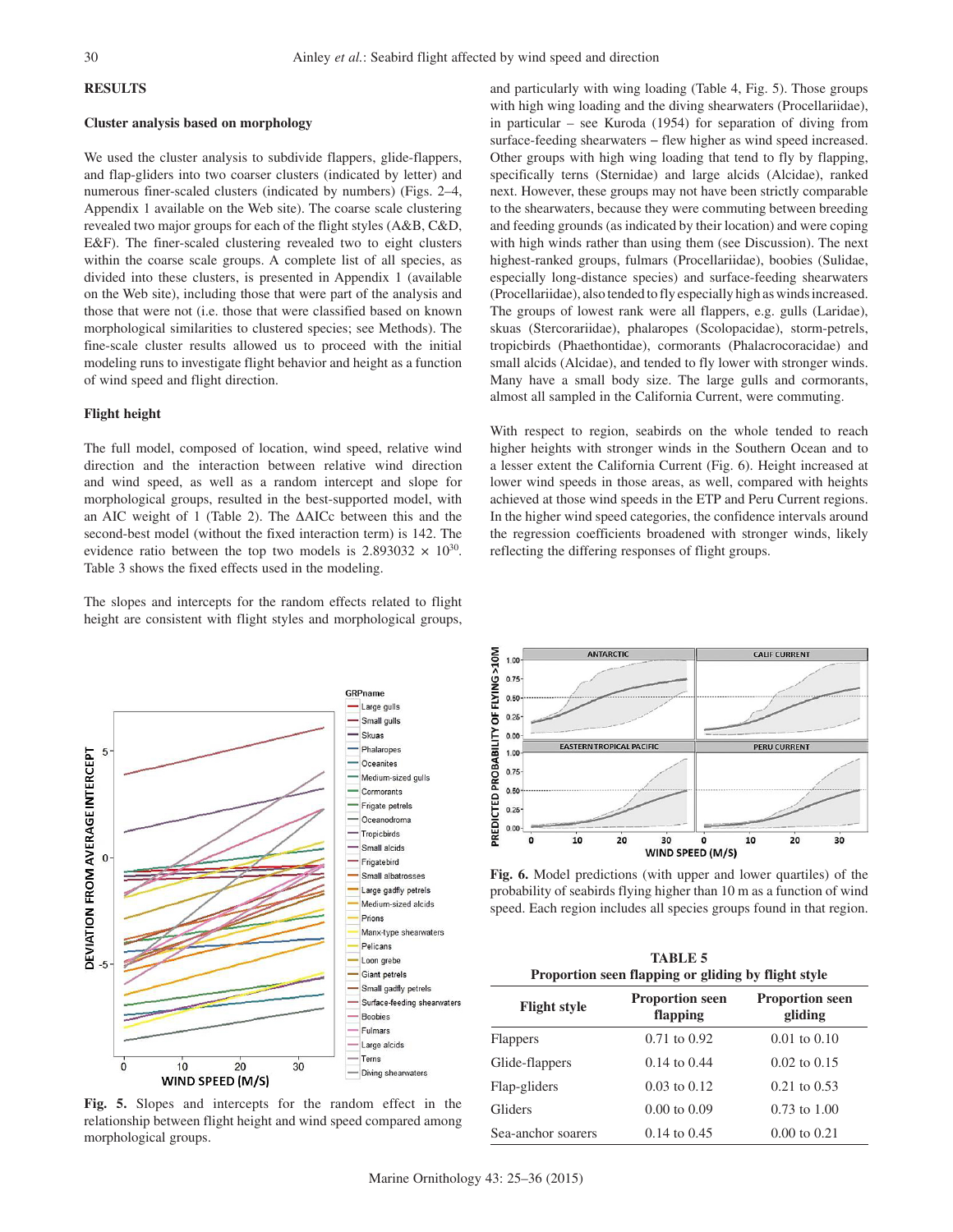## **Flight behavior**

# **DISCUSSION**

For the most part, species that are flappers showed an increase in prevalence of flapping with increasing wind: loons/grebes, cormorants, large and medium alcids, large and small gulls (but not medium-sized gulls), terns, and tropicbirds (Tables 5, 6). Glideflappers, such as pelicans and boobies, showed this tendency as well. Flap-gliders, such as diving and surface-feeding shearwaters, small and large gadfly petrels (Procellariidae), small albatrosses (Diomedeidae), giant petrels (Procellariidae) and fulmars, exhibited an increase in the preponderance of gliding with higher wind speeds. *Oceanodroma* storm-petrels exhibited slightly increased glides with stronger winds but *Oceanites* storm-petrels did not. A number of species, such as the latter, frigatebirds, phalaropes, prions (Procellariidae), and perhaps small alcids, showed little change in flight style with increased wind speed.

## **Clustering**

Morphology is often greatly confounded by phylogeny, and a quick glance at our modeling results shows a strong influence of phylogeny. However, what we find interesting is that our clustering was based on morphology related directly to flight capability, which is almost never measured by seabird researchers, who are quite familiar nevertheless with wing chord, tail, tarsus and bill length (e.g. Brooke 2004). While we did not intend to compare our results with a phylogenetic species array, it is clear that many closely related species use or cope with the wind similarly, but so do some not-so-closely related species. In general, changing the morphology of Pennycuick's (1987a) "standard seabird" produces the diversification of flight styles and capabilities shown in our

| Results of regression analyses of change in flight style with increasing wind speed <sup>a</sup> |                          |                          |                          |                          |                          |  |
|--------------------------------------------------------------------------------------------------|--------------------------|--------------------------|--------------------------|--------------------------|--------------------------|--|
|                                                                                                  | <b>Flapping</b>          | Flap, few glides         | <b>Flap-gliding</b>      | Glide, few flaps         | Gliding                  |  |
| <b>Boobies</b>                                                                                   | $\! + \!\!\!\!$          | NS                       | $\overline{a}$           | $_{\rm NS}$              | $_{\rm NS}$              |  |
| Cormorants                                                                                       | $\boldsymbol{+}$         | NS                       | <b>NS</b>                | $\overline{\phantom{a}}$ | <b>NS</b>                |  |
| Diving shearwaters                                                                               | $_{\rm NS}$              | $_{\rm NS}$              |                          |                          | $+$                      |  |
| Frigate petrels                                                                                  | <b>NS</b>                | NS                       |                          | <b>NS</b>                | <b>NS</b>                |  |
| Frigatebird                                                                                      | $_{\rm NS}$              | $_{\rm NS}$              | <b>NS</b>                | <b>NS</b>                | $_{\rm NS}$              |  |
| Fulmars                                                                                          | $\boldsymbol{+}$         | $_{\rm NS}$              |                          | $_{\rm NS}$              | $+$                      |  |
| Giant petrels                                                                                    | <b>NS</b>                | NS                       | $\overline{a}$           | $\rm NA$                 | $+$                      |  |
| Large alcids                                                                                     | $\boldsymbol{+}$         | $_{\rm NS}$              | <b>NS</b>                | $\overline{\phantom{0}}$ | $_{\rm NS}$              |  |
| Large gadfly petrels                                                                             | <b>NS</b>                | $_{\rm NS}$              | $_{\rm NS}$              | $\overline{\phantom{a}}$ | $+$                      |  |
| Large gulls                                                                                      | $+$                      | $\overline{\phantom{a}}$ | $_{\rm NS}$              | <b>NS</b>                | <b>NS</b>                |  |
| Loon/grebe                                                                                       | $\boldsymbol{+}$         | NS                       | $_{\rm NS}$              | $\overline{a}$           | <b>NS</b>                |  |
| Manx-type shearwaters                                                                            | $_{\rm NS}$              | $\overline{\phantom{a}}$ | $^{\mathrm{+}}$          | $\overline{\phantom{m}}$ | $_{\rm NS}$              |  |
| Medium-sized alcids                                                                              | $\boldsymbol{+}$         | NS                       | $_{\rm NS}$              |                          | <b>NS</b>                |  |
| Medium-sized gulls                                                                               | $\overline{\phantom{a}}$ | <b>NS</b>                | <b>NS</b>                | <b>NS</b>                | <b>NS</b>                |  |
| <b>Oceanites</b>                                                                                 | $_{\rm NS}$              | $_{\rm NS}$              | $_{\rm NS}$              | $_{\rm NS}$              | $_{\rm NS}$              |  |
| Oceanodroma                                                                                      |                          | $+$                      | $_{\rm NS}$              | <b>NS</b>                | <b>NS</b>                |  |
| Pelicans                                                                                         | $\qquad \qquad +$        | <b>NS</b>                | $_{\rm NS}$              | <b>NS</b>                | <b>NS</b>                |  |
| Phalaropes                                                                                       | $_{\rm NS}$              | $_{\rm NS}$              | $_{\rm NS}$              | $_{\rm NS}$              | $_{\rm NS}$              |  |
| Prions                                                                                           | NS                       | <b>NS</b>                | NS                       | <b>NS</b>                | $_{\rm NS}$              |  |
| <b>Skuas</b>                                                                                     | <b>NS</b>                | $\blacksquare$           | $_{\rm NS}$              | $_{\rm NS}$              | <b>NS</b>                |  |
| Small albatrosses                                                                                | $_{\rm NS}$              | $_{\rm NS}$              | $\qquad \qquad -$        | $\overline{\phantom{a}}$ | $+$                      |  |
| Small alcids                                                                                     | <b>NS</b>                | $+$                      | $_{\rm NS}$              | <b>NS</b>                | NS                       |  |
| Small gadfly petrels                                                                             | $_{\rm NS}$              | <b>NS</b>                | $\overline{\phantom{a}}$ | <b>NS</b>                | $+$                      |  |
| Small gulls                                                                                      | $\boldsymbol{+}$         | $\overline{\phantom{a}}$ | <b>NS</b>                | $_{\rm NS}$              | $_{\rm NS}$              |  |
| Surface-feeding shearwaters                                                                      | <b>NS</b>                | <b>NS</b>                |                          | <b>NS</b>                | $+$                      |  |
| Terns                                                                                            | $\qquad \qquad +$        | <b>NS</b>                |                          | <b>NS</b>                | $\overline{\phantom{a}}$ |  |
| Tropicbirds                                                                                      | $+$                      | $_{\rm NS}$              |                          | <b>NS</b>                | $_{\rm NS}$              |  |

**TABLE 6 Results of regression analyses of change in flight style with increasing wind speed**<sup>a</sup>

a A positive symbol indicates a significant positive relationship (e.g. more flapping with increased wind) and a negative symbol indicates the opposite (NS indicates no significant relationship).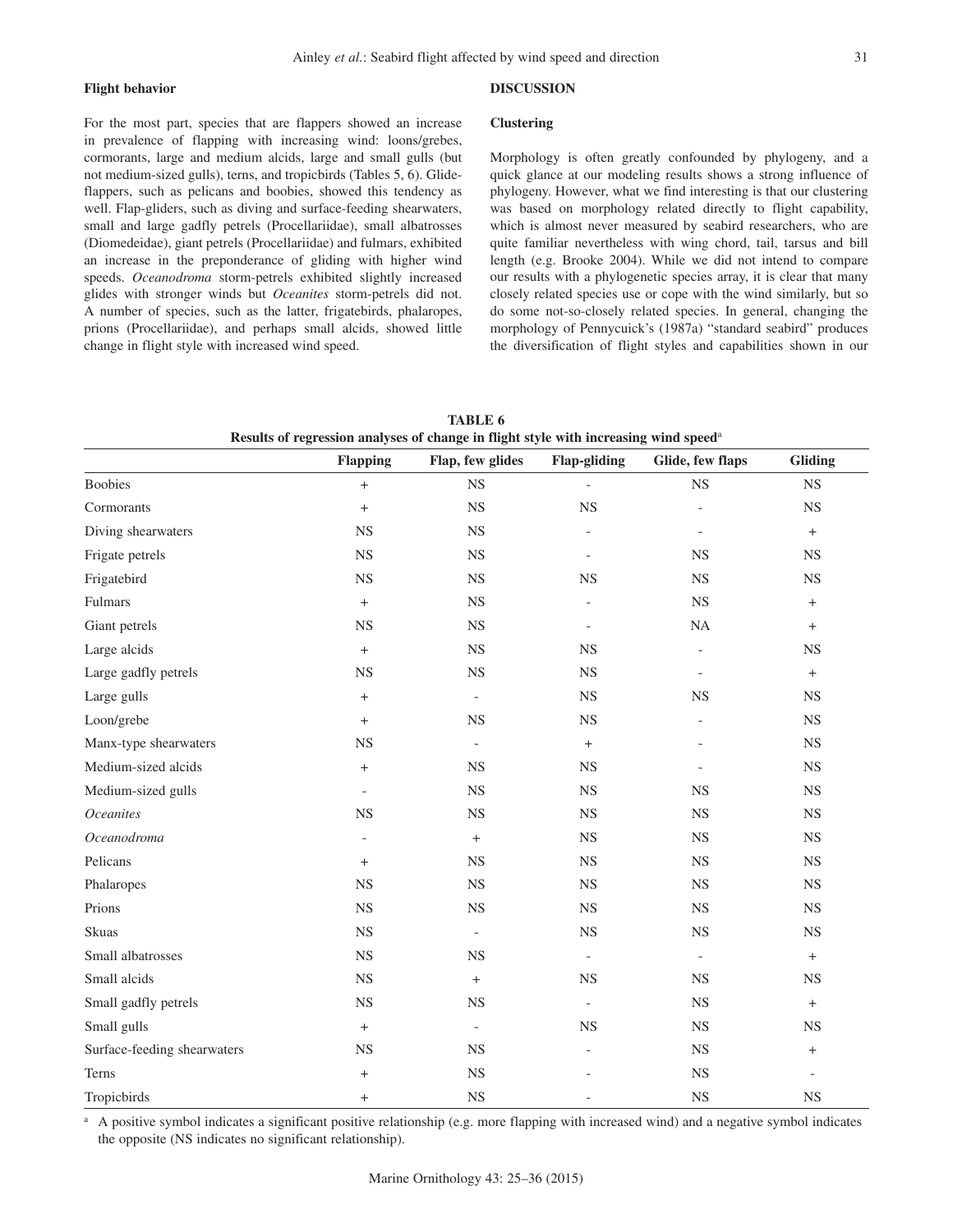cluster analysis. In a variation on Pennycuick's discussion, at the coarse scale of clustering (the lettered groups A&B, C&D and E&F) and staying close to the standard, our clustering reveals the flapgliders have a range of body sizes (Fig. 4). Much of the clustering at this level has to do with phylogeny. Increasing wing length and aspect ratio from the "standard seabird" produces the gliders; shortening the wings and increasing wing loading results in the flappers (Fig. 2). Lengthening the wings without changing aspect ratio but reducing wing loading results in the soarers (frigatebirds); broadening the wings results in the glide-flappers (Fig. 3); and adding long legs and large feet results in the sea-anchor soarers (frigate and oceanitid storm-petrels).

Considering the flight-speed groupings of Spear & Ainley (1997b; Appendix 1 available on the Web site) allows us to understand the array of finer-scale clusters (numbered groups). Relative flight speed and the morphological characteristics that affect speed appear to play a role in seabird wind energy use. This is indicated in part by the fact that a number of species with high aspect ratios remain on the water when there is no wind (data not shown). While the soarers ride thermals, seabirds without the lift provided by thermals need to maintain air speed or take advantage of higher wind speed for effective flight. Thus, slight variations among close-to-the-standard flap-gliders (Fig. 4) separate small albatross and giant fulmars (Clusters 13 and 16) that need faster flight speed because of their increased wing loading (flight speed groups 1 and 3) from the remaining seven clusters of flap-gliders (not including Cluster 10b), i.e. various petrels plus long-ranging boobies (see flight speed groups 2, 4 to 9, some of 15). Coarse-scale clustering of the glide-flappers separated slow-flying small petrels/aerial storm-petrels (flight speed groups 6, 12) from heavier, fasterflying boobies, pelicans and large skuas (flight speed groups 14, 15, 17). Finally, all the flappers can be found among flight speed groups 16 and 18–25. Among these clusters, as wings become smaller and more adapted to underwater flight, aerial flight speed (and wing-beat frequency) needs to become faster for them to stay aloft and make horizontal progress. Thus, the heavy-body, high wing-loading, diving species (flight speed groups 22–25) are separated from the non-diving flappers (flight speed groups 13, 16 [small skuas], 18–21).

There were some anomalous groupings in the clustering (Appendix 1 available on the Web site). For instance, Franklin's Gull was grouped with terns (coarse and fine Cluster B-5) but seemingly should have been grouped with medium gulls (Cluster B-4); Short-tailed Shearwater was grouped with somewhat divergent small gadfly petrels (Cluster F-21) but seemingly should have been grouped with large aquatic shearwaters (Cluster F-17). The explanation for these anomalies is likely to do with sample size. In the specimens or published measurements available to Spear  $\&$ Ainley (1997a), there was only one Franklin's Gull, and thus the measurements may not have been representative of the species. Likewise, there were only two Mottled Petrels and three Kerguelen Petrels in the sample, and, given they were measured during winter and in some stage of wing molt, their wings were shaped more like those of the similar-sized, aquatic Short-tailed Shearwater. Not including the two petrels, the Short-tailed Shearwater would have been clustered with the other aquatic shearwaters (Cluster 17). On the other hand, since its sample sizes seemed adequate, why the Leach's Storm-Petrel (Cluster 10b) was not grouped with the other *Oceanodroma* storm-petrels is perplexing. The other *Oceanodroma* storm-petrels have far narrower ranges than

the Leach's. The latter breeds at high latitudes but winters in the tropics, whereas the other *Oceanodroma* measured are found in the same general respective regions year-round. Thus, in fact, the clustering may have identified a real difference: longer wings for the Leach's Storm-Petrel. Power & Ainley (1986) found that Leach's Storm-Petrel populations that nest farther from the tropics (where they wintered) had longer, thinner wings than those nesting closer to breeding areas, a pattern similar to migratory land birds and consistent with wing shape and ranging behavior in other seabirds (Pennycuick 1987a). Finally, we placed Hornby's Storm-Petrel among the sea-anchor soarers on the basis of our observations and the fact that their legs are longer and feet larger than other *Oceanodroma*; it is possible that investigation of this little-known species would reveal that it is not of that genus.

#### **Flight height and behavior**

When we began to log flight height and behavior during our at-sea cruises, we put observations into one of four height categories:  $\leq 1$  m, 1–3 m, 3–10 m,  $>10$  m, but we now believe we should have estimated actual height for each bird sighting. Once we experienced the full range of wind conditions that can be encountered, even hurricane-force winds, it became clear that in winds >18 m/s (>35 knots), many seabirds attain heights far greater than 10 m, e.g. to 50 m or more. Thus, our range of categories has resulted in an understatement with respect to height, especially among gliders and flap-gliders, and to a lesser degree among glide-flappers.

Much has been said about seabirds flying to avoid the high winds of fast-moving low pressure systems (e.g. Blomqvist & Peterz 1984, Abrams 1985). However, gale-force winds of 18–21 m/s (35–40 knots) are common in the eastern boundary current regions where much of our data were collected (the same may be true for trade winds in the ETP region); winds often reach those levels in the afternoons in response to sea-land pressure differences, as the sun heats the land. With these strong winds, the seabirds present could travel hundreds of kilometers in a short period, although they may want to remain where they are, having found a particularly productive foraging "hot spot." In these conditions, most seabirds, except for the flappers and especially the heavy-body aquatic ones (and heavily molting, aquatic shearwaters), do not sit on the water. It would seem that on water they would be continually rolled by breaking waves, with danger of injury. The small species, such as storm-petrels, hide from the wind by remaining in wave troughs where wind speeds are low, as shown by their decreasing flight height in higher winds. The larger species are aloft; they likely fly so high in strong winds not only to stay out of the raging water but also to remain in the general vicinity until the winds subside to a level more manageable for feeding (or resting). In other words, they are flying but not really going anywhere, either making high loops or swoops or repeatedly returning to the same locales. Moreover, since they increase gliding and decrease flapping, they are likely expending little energy.

The heavy-body flappers (high wing-loading, e.g. loons, scoters) but also sea-anchor soarers stay low, especially with strong heador crosswinds. This behavior is consistent with use of the wind gradient, i.e. the lower wind speeds found close to the sea surface. As wind speed increases, species exhibiting these behaviors also flap less, which is not surprising, as the wind is neutralizing their generally heavier wing loading. When flying with the wind, they fly higher, although rarely higher than 10 m. Employing more gliding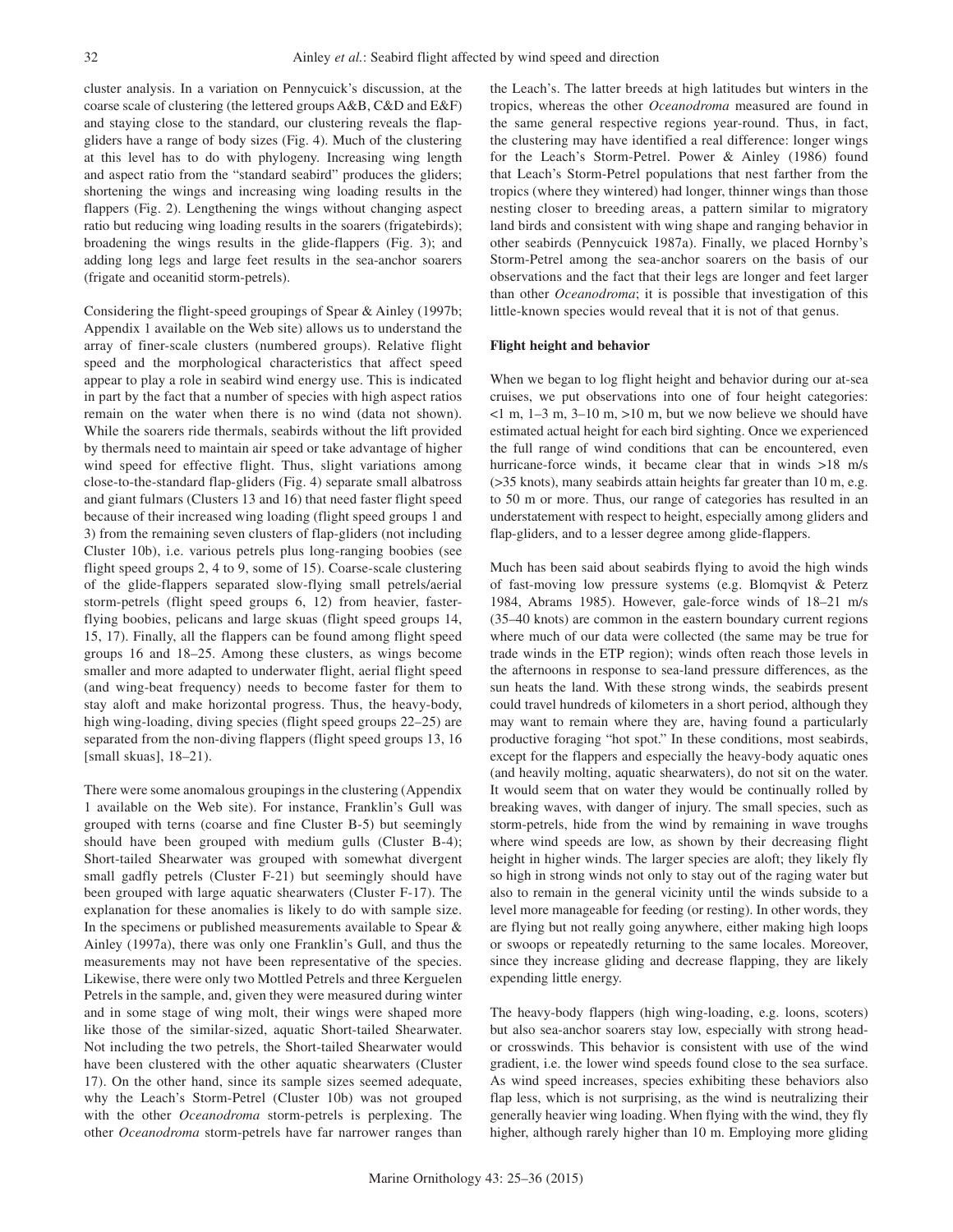and less flapping as wind speeds increase, thus decreasing flight energy, was characteristic of almost all seabirds studied.

While strong winds could blow a seabird a long way quickly, as a general rule seabirds, or at least the non-flappers, avoid flying with tailwinds (Spear & Ainley 1997a). Seemingly, seabirds have much less control in a tailwind. If they are in long-distance flight mode, they do so most efficiently with crosswinds (Pennycuick 1987a), even if using such winds takes them on a longer route (Spear & Ainley 1999a, Shaffer *et al*. 2006, Gonzales-Solis *et al*. 2009, Adams & Flora 2010). In crosswinds, the gliders, flap-gliders and glide-flappers use what is known as "gust soaring" (Pennycuick 2002), in which they use the pulses of strong winds that occur between wave crests to climb sufficiently high, without effort, to extract the wind's energy and maintain flight speed attained in the down-swoop. Pennycuick (2002) further theorized that petrels use their tubenose to sense the subtle but rapidly changing pressure gradients in order to be able to take full advantage of the narrow, between-crest wind gusts. Attaining heights of 15 m or higher in this process, at winds of 20 m/s, is not unusual. In stronger winds, the larger seabirds, and especially those with a high aspect ratio, rise even higher, perhaps looping more to minimize the horizontal distances covered, as discussed above. During migration, they take advantage of the wind energy to cover long distances quickly and somewhat effortlessly (see Shaffer *et al.* 2006: shearwaters covering approximately 1 000 km/d).

## *Regional differences*

In our analyses, seabirds of the same flight groups tended to fly higher in either the California Current or the Antarctic compared with the ETP and Peru Current. Given that the ability to employ gust soaring is very much related to the characteristics not only of wind but of the waves as well, the difference in flight height at different locations could be related to wave height. Unfortunately, we did not collect consistent data on wave height, but, informally, we were aware of clear regional differences in wave height and behavior. The longperiod swells and large waves of the Southern Ocean are legendary, and result from the unencumbered globe-circling fetch (DeBlieu 1998, Huler 2004). Without much in the way of local winds, using those swells, the larger seabirds of the Southern Ocean would be employing "slope soaring" rather than gust soaring. Slope soaring is employed by most seabirds, even those with the highest wing loading, when they ride up-currents of air along bluffs at breeding colonies; seabirds use the same principle to ride updrafts on the windward side of large ocean swells (Pennycuick 1987a). In the Antarctic (and likely the Arctic, although we have no experience there), a number of species (especially the Snow Petrel) slope-soar along the edges of ice floes (and well as icebergs), although the free-board of an ice floe is often less than a meter. Given these flight behaviors, we should expect differences in seabird flight behavior among regions with substantial differences in wave and wind conditions.

Why seabirds would fly higher in winds over the California Current than in those over the Peru Current is a more perplexing question. These two wind-current systems are completely analogous, being eastern boundary currents generated by steep pressure differentials between large offshore high pressure systems and low pressures over the adjacent land. The fetch should be about the same, as should the resulting wave regime. In both cases, we collected data during both the upwelling and the non-upwelling portions of the year. One explanation for the difference is that it could be an artifact of the locations where we sampled flight height, relative to the respective coasts. In the California Current, significant portions of cruises were close to the land (1–2 km) and especially headlands, where local wind is stronger, affecting wave conditions and gust soaring behavior. In the Peru Current, owing to the politics of national clearance, vessels were rarely closer than 20 km (12 nautical miles) from the coast, except for when entering and leaving port. Therefore, we would not have passed through the steeper local waves near the coast where gust soaring behavior would have been more prevalent.

## **Vulnerability of flying within the rotor-swept zone of wind generators**

We defined vulnerability of flying within the rotor-swept zone as exceeding an estimated probability of 0.5 for flying at >10 m high (Table 4, Fig. 6). In general, for most flight styles, birds tended to reach this vulnerability criterion at lower wind speeds when flying into crosswinds compared with either headwinds or tailwinds. There was considerable variation in vulnerability, however, based on cluster, location, and flight direction. We considered distance offshore as a potential variable influencing vulnerability, although recent research indicates that distance offshore influences concentrations of birds, especially non-breeders, less than prey availability (e.g. Ainley *et al*. 2009).

Any of the species groups with a slope  $>0$  in the relationship between wind and flight height (i.e. the bottom eight groups in Table 4) would be vulnerable to entering the rotor-sweep zone of most of the currently used wind turbines at the wind speeds normally prevalent in eastern boundary currents, such as the California and Peru currents or the trade winds experienced in Hawaii. These winds, typically 15–18 m/s (30–35 knots), surpass the "moderate" velocities detailed by Garthe & Hüppop (2004) and Johnston *et al*. (2013) that are used to assess seabird vulnerability for coastal Europe (see also Bradbury *et al*. 2014). It is these stronger winds that appear to have a significant effect on flight height. Those species at the top of the rank list tend to fly lower with increased wind and so would be much less vulnerable.

The relative positions of many species groups in Table 4 are consistent with the propensity of equivalent species to occur within rotor sweep zones as identified by Cook *et al*. (2012). However, there are notable exceptions, the reason for which is not clear. For example, Cook *et al*. indicate that large gulls that occur in European coastal waters are very vulnerable, where as in our analysis they are not. The reason for the difference could result from the conditions under which respective surveys were made. In our study, the large gull category is based almost entirely on sightings in the California Current of Western Gulls, and almost all of the gulls seen were commuting, often against gale-force winds, to reach their breeding colony from coastal foraging areas. During the non-breeding season, these same gulls would just sit tight on a day of strong winds, and they would not be counted in at-sea surveys. The same would be true of large alcids, deemed by Cook *et al.* (2012) not to be vulnerable. In our study, a large proportion of alcids involved were breeding Common Murres fighting very strong headwinds to return to the colony to feed chicks. The lesson here is that certain local situations need to be considered when applying our results. Presumably Cook *et al*. (2012) and others devising vulnerability indices use data amassed from widespread sources or surveys (e.g. Bradbury *et al*. 2014).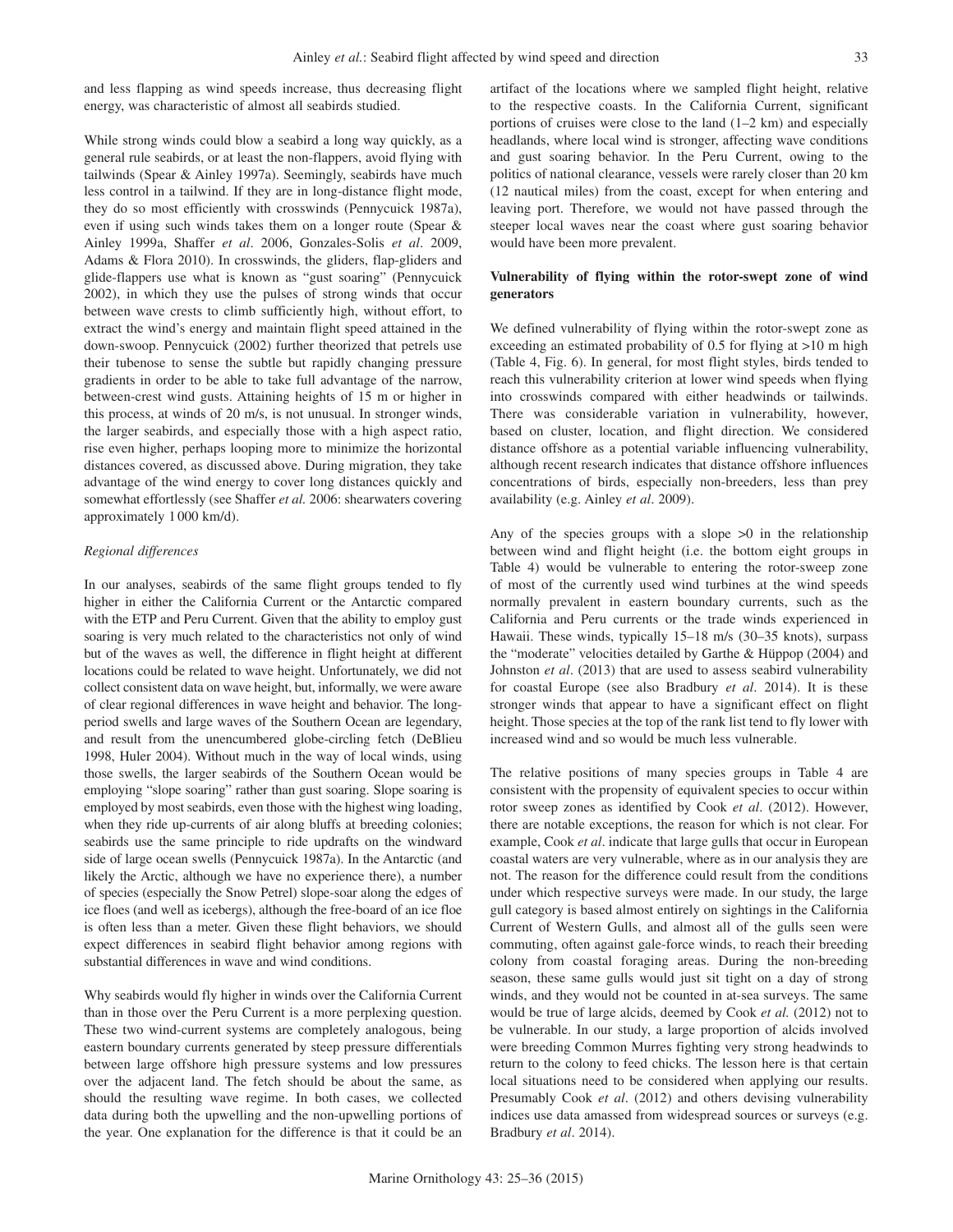# **CONCLUSIONS**

This study provides much-needed support for future seabird investigations of relationships between foraging ecology, behavior, morphology and wind conditions, thus increasing our understanding of natural history. In addition, this study's findings can likely contribute to the need for better information concerning potential seabird mortality of planned offshore wind energy development, although factors other than the two we studied (flight height, behavior) need to be considered (see below). Especially by location, the propensity to fly at heights >10 m (thus reaching the height of operating wind turbine rotors) and the propensity for gliding with minimal flapping were evaluated. We found that wind speed and flight direction have an important effect on flight style.

Seasonal variation in flight behavior could greatly influence where wind generators would most likely be situated. For instance, during migration in the Atlantic Flyway (not investigated herein), most waterbirds tend to use the corridor within several kilometers from shore; however, during breeding, the use of the coastal areas near breeding habitat is more predominant (Watts 2010). However, this would not apply to the Pacific Coast of North America, where seabird use, including year-round and seasonal residents and migrating species, is spread over waters covering the entire shelf and slope (Briggs *et al.* 1987, Mason *et al.* 2007). This is because bird concentration areas are associated with where prey tend to concentrate (Ainley *et al*. 2009), or biological "hot spots" (Nur *et al*. 2011), and these are not necessarily close to shore along the Pacific Coast. Seasonal ocean trends, such as differences in sea-surface temperature, wind speed and thermocline depth, which are factors that affect prey distribution, can also influence how close to shore certain species such as Sooty Shearwater, Common Murre, and Cassin's Auklet move (Oedekoven *et al*. 2001).

Avoidance behavior can considerably affect estimates of fatality risk, as several different species, particularly waterfowl (Desholm & Kahlert 2005, Fox *et al*. 2006, Masden *et al*. 2012), have been observed to avoid wind turbines. Waterfowl, however, are obligate flappers (high wing loading) and, as such, are among the least affected by winds in terms of flight height and behavior. The high speeds of swooping (flap-gliding, glide-flapping) petrels and albatross, on the other hand, with the final direction and altitude of a swoop determined by physics well in advance of its execution, probably render them incapable of avoiding structures unless they have made adjustments well in advance.

Otherwise, seabirds' responses to ocean winds have been much under-appreciated by seabird biologists, who have instead studied the more tractable aspects of direct food acquisition (e.g. depth of diving, foraging range). For example, much is known about how El Niño-Southern Oscillation (ENSO) affects food availability, but little is known about seabird shifts in response to the dramatic changes in wind and wave patterns that also occur during those events. The resulting disruption of "normal" movement patterns can be significant, and so an ENSO effect on seabirds is likely far more complex than simply an effect on food supply. As seabird biologists increasingly use telemetry and remote sensing, we may acquire new information and better appreciate seabirds' relationships to winds and waves (e.g. Suryan *et al*. 2008, Adams & Flora 2010), including interannual shifts. Pennycuick *et al.* (1984) provided initial

insights into how flight behavior (and flight morphology) should be considered an important foraging niche dimension, an insight that has been appreciated rarely (e.g. Ballance 1993, Spear & Ainley 1998, Gaston 2004, Navarro *et al.* 2013). In part, this under-appreciation of at-sea bird science has been affected by biologging and instrumentation of single species, leading toward "aut-ecology" and away from community ecology.

## **ACKNOWLEDGEMENTS**

Data were collected on cruises funded by the US National Science Foundation Office of Polar Programs and Division of Ocean Sciences, including GLOBEC; as well as the National Oceanic & Atmospheric Administration Pacific Fisheries Environmental Lab, National Marine Fisheries Service and Coastal Oceans Program. Funding for data analysis was provided by the US Department of the Interior, Bureau of Ocean Energy Management, Environmental Studies Program and the US Geological Services, Western Ecological Research Center, Seabird Studies Program; and by NSF grant ANT-094411. We thank Colin Pennycuick for counsel early in our analysis, and the comments given to improve manuscript drafts by J. Adams, A.J. Gaston, G. Kaiser, S. Kramer, J. Howell, S. Terrill and an anonymous reviewer are greatly appreciated.

#### **REFERENCES**

- ABRAMS, R.W. 1985. Environmental determinants of pelagic seabird distribution in the African sector of the Southern Ocean. *Journal of Biogeography* 12: 473–492.
- ADAMS, J. & FLORA, S. 2010. Correlating seabird movements with ocean winds: linking satellite telemetry with ocean scatterometry. *Marine Biology* 157: 915–929.
- AINLEY, D.G., DUGGER, K.D., FORD, R.G. PIERCE, S.D., REESE, D.C., BRODEUR, R.D., TYNAN, C.T. & BARTH, J.A. 2009. The spatial association of predators and prey at frontal features in the northern California Current: Competition, facilitation, or merely co-occurrence? *Marine Ecology Progress Series* 389: 271–294.
- AINLEY, D.G. & HYRENBACH, K.D. 2010. Top-down and bottom-up factors affecting seabird population trends in the California current system (1985–2006). *Progress in Oceanography* 84: 242–254.
- BALLANCE, L.T. 1993. Community ecology and flight energetics in tropical seabirds of the eastern Pacific: energetic correlates of guild structure. PhD dissertation. Los Angeles, CA: University of California.
- BATES, D., MAECHLER, M., BOLKER, B. & WALKER, S. 2014. lme4: Linear mixed-effects models using Eigen and S4. R package version 1.1–7. [Available online at: http://CRAN.Rproject.org/package=lme4; accessed 16 December 2014].
- BETHWAITE, F. 2003. High performance sailing. London: Adlard Coles Nautical.
- BLOMQVIST, S. & PETERZ, M. 1984. Cyclones and pelagic seabird movements. *Marine Ecology Progress Series* 20: 85–92.
- BRADBURY, G., TRINDER, M., FURNESS, B., BANKS, A.N., CALDOW, R.W.G. & HUME, D. 2014. Mapping seabird sensitivity to offshore wind farms. *PLoS ONE* 9(9): e106366. doi:10.1371/journal.pone.0106366.
- BRIGGS, K.T., TYLER, W.B., LEWIS, D.B. & CARLSON, D.R. 1987. Bird communities at sea off California: 1975–1983. *Studies in Avian Biology*, No. 11.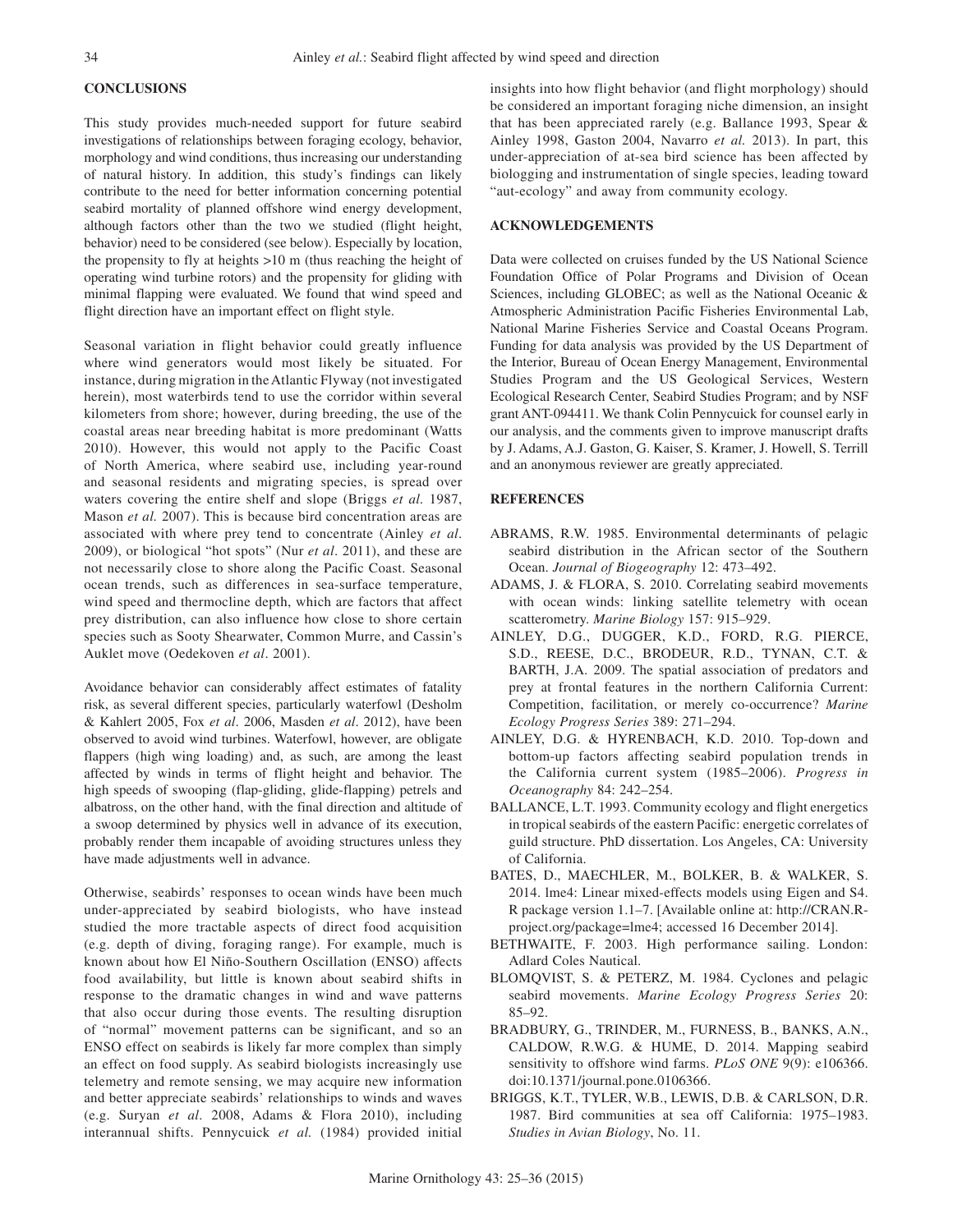- BROOKE, M. 2004. Albatrosses and petrels across the world. New York: Oxford University Press.
- CLARKE, E.D., SPEAR, L.B., MCCRACKEN, M.L, MARQUES, F.F.C., BORCHERS, D.L., BUCKLAND, S.T & AINLEY, D.G. 2003. Validating the use of generalized additive models and at-sea surveys to estimate size and temporal trends of seabird populations. *Journal of Applied Ecology* 40: 278–292.
- COOK, A.S.C.P., JOHNSTON, A., WRIGHT, L.J. & BURTON, N.H.K. 2012. A review of flight heights and avoidance rates of birds in relation to offshore wind farms. Strategic Ornithological Support Services, Project SOSS-02. Norfolk, UK: British Trust for Ornithology.
- DEBLIEU, J. 1998. Wind: how the flow of air has shaped life, myth & the land. Emeryville, CA: Shoemaker & Hoard.
- GONZALEZ-SOLIS, J., FELICÍSIMO, A., FOX, J.W., AFANASYEV, V., KOLBEINSSON, Y. & MUNOZ, J. 2009. Influence of sea surface winds on shearwater migration detours. *Marine Ecology Progress Series* 391: 221–230.
- DESHOLM, M. & KAHLERT, J. 2005. Avian collision risk at an offshore wind farm. *Biology Letters* 1: 296–298.
- DREWITT, A.L. & LANGSTON, R.H.W. 2006. Assessing the impacts of wind farms on birds. *Ibis* 148: 29–42.
- FOX, A.D., DESHOLM, M., KAHLERT, J., CHRISTENSEN, T.K. & KRAG PETERSEN, I.B. 2006. Information needs to support environmental impact assessment of the effects of European marine offshore wind farms on birds. *Ibis* 148 (Suppl 1): 129–144.
- GARTHE, S. & HÜPPOP, O. 2004. Scaling possible adverse effects of marine wind farms on seabirds: developing and applying a vulnerability index. *Journal of Applied Ecology* 41: 724–734.
- GASTON, A.J. 2004. Seabirds: a natural history. New Haven, CT: Yale University Press.
- HARRISON, P. 1983. Seabirds: an identification guide. Boston: Houghton Mifflin.
- HULER, S. 2004. Defining the wind: the Beaufort scale and how a 19th-century admiral turned science into poetry. New York: Three Rivers Press.
- HOWELL, S.N.G. 2012. Petrels, albatrosses & storm-petrels of North American: a photographic guide. Princeton, NJ: Princeton University Press.
- JOHNSTON, A., COOK, A.S.C.P., WRIGHT, L.J., HUMPHREYS, E.M. & BURTON, N.H.K. 2013. Modelling flight heights of marine birds to more accurately assess collision risk with offshore wind turbines. *Journal of Applied Ecology*. 51(1): 31–41. doi:10.1111/1365-2664.12191.
- KÖLLER, J., KÖPPEL, J. & PETERS, W. 2006. Offshore wind energy: research on environmental impacts. Hamburg, Germany: Springer.
- KURODA, N. 1954. On the classification and phylogeny of the order Tubinares, particularly the shearwaters Puffinus: with special considarations [sic] on their osteology and habit differentiation. Tokyo: N. Kuroda.
- LAPEÑA, B.P., WIJNBERG, K.M., HULSCHER, S.J.M.H. & STEIN, A. 2010. Environmental impact assessment of offshore wind farms: a simulation-based approach. *Journal of Applied Ecology* 47: 1110–1118.
- MADDERS, M. & WHITFIELD, D.P. 2006. Upland raptors and the assessment of wind farm impacts. *Ibis* 148: 43–56.
- MASDEN, E.A., REEVE, R., DESHOLM, M., FOX, A.D., FURNESS, R.W. & HAYDON, D.T. 2012. Assessing the impact of marine wind farms on birds through movement modelling. *Journal of the Royal Society Interface* 9: 2120–2130. doi:10.1098/ rsif.2012.0121.
- MASON, J.W, MCCHESNEY, G.J., MCIVER, W.R., CARTER, H.R., TAKEKAWA, J.Y., GOLIGHTLY, R.T., ACKERMAN, J.T., ORTHMEYER, D.L., PERRY, W.M., YEE, J.L., PIERSON, M.O. & MCCRARY, M.D. 2007. At-sea distribution and abundance of seabirds off Southern California: a 20-year comparison. *Studies in Avian Biology*, No. 33.
- NAVARRO, J., VOTIER, S.C., AGUZZI, J., CHIESA, J.J., FORERO, M.G. & PHILLIPS, R.A. 2013. Ecological segregation in space, time and trophic niche of sympatric planktivorous petrels. *PLoS ONE* 8(4): e62897. doi:10.1371/journal.pone.0062897.
- NUR, N., JAHNCKE, J., HERZOG, M.P., HOWAR, J., HYRENBACH, K.D., ZAMON, J.E., AINLEY, D.G., WIENS, J.A., MORGAN, K., BALANCE, L.T., & STRALBERG, D. 2011. Where the wild things are: predicting hotspots of seabird aggregations in the California Current system. *Ecological Applications* 21: 2241–2257.
- OEDEKOVEN, C.S., AINLEY, D.G. & SPEAR, L.B. 2001. Variable responses ofseabirds to change in marine climate: California Current, 1985–1994. *Marine Ecology Progress Series* 212: 265–281.
- PENNYCUICK, C.J. 1982. The flight of petrels and albatrosses (procellariiformes), observed in South Georgia and its vicinity. *Philosophical Transactions of the Royal Society of London* B 300: 75–106.
- PENNYCUICK, C.J. 1983. Thermal soaring compared in three dissimilar tropical bird species, *Fregata magnificens, Pelecanus occidentals* and *Coragyps atratus. Journal of Experimental Biology* 102: 307–325*.*
- PENNYCUICK, C.J., CROXALL, J.P. & PRINCE, P.A. 1984. Scaling of foraging radius and growth rate in petrels and albatrosses (Procellariiformes). *Ornis Scandinavica* 15: 145–154.
- PENNYCUICK, C.J. 1987a. Flight of seabirds. In: Croxall, J.P. (Ed.) *Seabirds: feeding biology and role in marine ecosystems*. Cambridge, UK: Cambridge University Press. pp. 43–62.
- PENNYCUICK, C.J. 1987b. Flight of auks (alcidae) and other northern seabirds compared with southern procellariiformes: ornithodolite observations. *Journal of Experimental Biology* 128: 335–347.
- PENNYCUICK, C.J. 2002. Gust soaring as a basis for the flight of petrels and albatrosses (Procellariiformes). *Avian Science* 2: 1–12.
- POWER, D.M. & AINLEY, D.G. 1986. Seabird geographic variation: similarity among populations of Leach's Storm-Petrel. *Auk* 103: 575–585.
- R CORE TEAM 2014. R: A language and environment for statistical computing. R Foundation for Statistical Computing, Vienna, Austria. [Available online at: http://www.R-project.org/; accessed 16 December 2014].
- RIBIC, C.A., AINLEY, D.G., FORD, R.G., FRASER, W.R., TYNAN, C.T. & WOEHLER, E.J. 2011. Water masses, ocean fronts, and the structure of Antarctic seabird communities: putting the eastern Bellingshausen Sea in perspective. *Deep-Sea Research II* 58: 1695–1709.
- SHAFFER, S.A., TREMBLAY, Y., WEIMERSKIRCH, H., SCOTT, D., THOMPSON, D.R., SAGAR, P.M., MOLLER, H, TAYLOR, G.A., FOLEY, D.G., BLOCK, B.A. & COSTA, D.P. 2006. Migratory shearwaters integrate oceanic resources across the Pacific Ocean in an endless summer. *Proceedings of the National Academy of Sciences* 103: 12799–12802.
- SPEAR, L.B. & AINLEY, D.G. 1997a. Flight behaviour of seabirds in relation to wind direction and wing morphology. *Ibis* 139: 221–233.
- SPEAR, L.B. & AINLEY, D.G. 1997b. Flight speed of seabirds in relation to wind speed and direction. *Ibis* 139: 234–251.